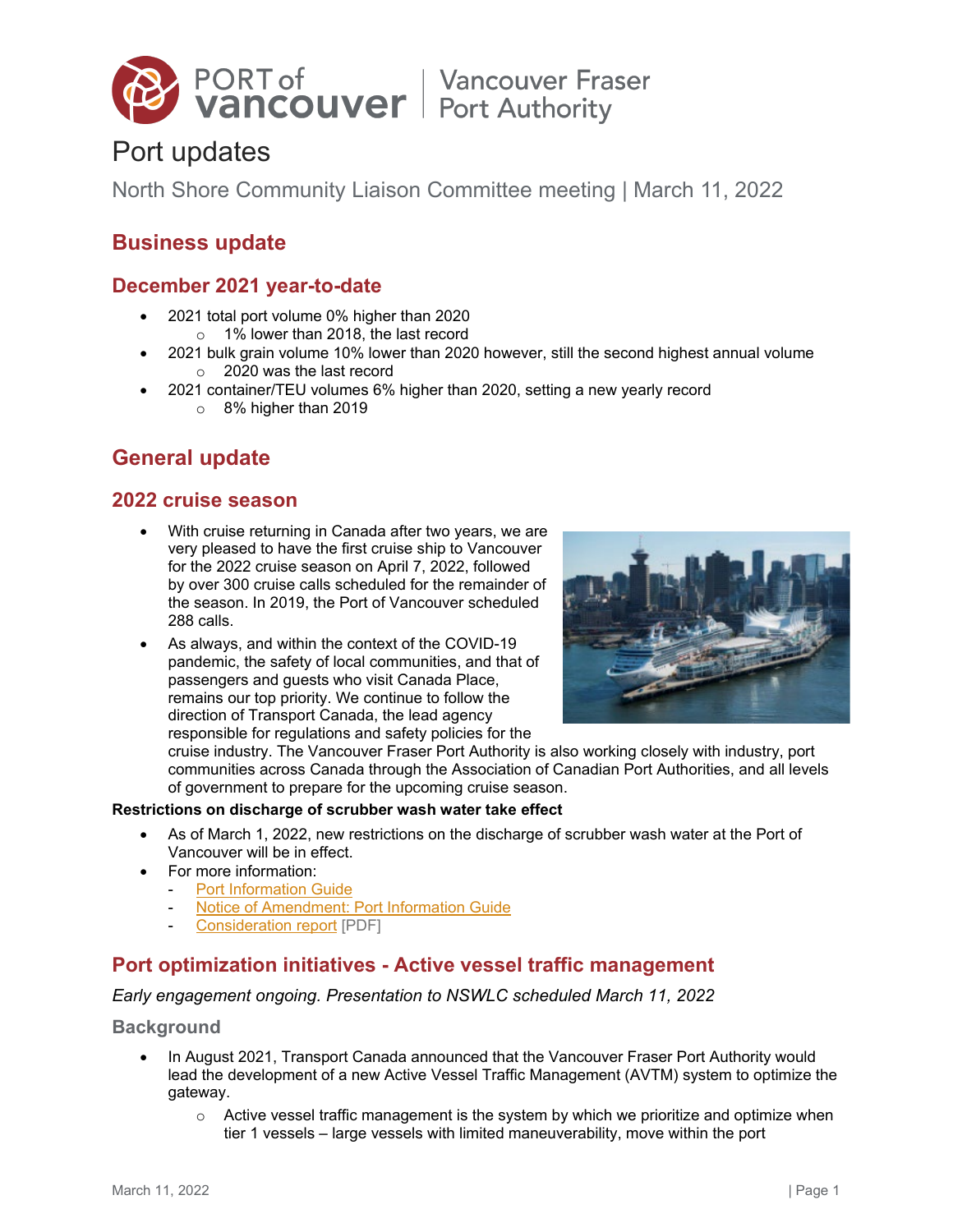authority's jurisdiction, to ensure vessel safety and environmental protection, while also increasing the efficiency of goods movement through the port

- The port authority is designing this new collaborative system to manage marine traffic flow at the Port of Vancouver and in southern British Columbia. This work is being done in in cooperation with supply chain partners and industry stakeholders. We are also seeking input from Indigenous groups, various levels of government and community stakeholders.
- The new AVTM system is intended to strengthen marine safety, make the flow of goods more efficient, and manage environmental impacts as well as negative social impacts such as ambient noise and light pollution. It will complement safety and navigation services that the Canadian Coast Guard's Marine Communications and Traffic Services provide.

### **Timeline**

### Engagement Process

- Industry engagement: 2021 ongoing
- **Early engagement** with Indigenous groups, municipalities and community stakeholders: Winter Spring 2022
- **Ongoing engagement** with Indigenous groups, municipalities and community stakeholders: Spring/summer – Fall 2022

#### Implementation Process

- Development of vision for new collaborative system: Winter Summer 2022
- Development of technology development: Winter 2022 Winter 2023
- Continued engagement: Winter Fall 2022
- Implementation of the AVTM system in Traffic Control Zone 2: Fall 2022 Winter 2023

# **Rolling truck age program update**

#### *Engagement ongoing*

- As we communicated in a letter to TLS participants, associations, and other industry stakeholders on January 14, 2022, the Vancouver Fraser Port Authority has deferred the implementation of the Rolling Truck Age Program, originally planned for February 1, 2022, for a period of no less than 90 days. During this time, we will be engaging with industry and community stakeholders to seek input to help inform a revised implementation plan for the program.
- We are undertaking this engagement in response to concerns that some truck owners have expressed regarding the implementation timeline for the program. We also acknowledge a letter from Transport Minister Omar Alghabra asking the port authority to consider a short delay to the implementation date, and to provide a further opportunity for feedback regarding the implementation of the program.
- We will be undertaking this engagement process in two phases:
	- o Comment period regarding issues, interests and solutions (February 7-25, 2022)\*: During this comment period, we are seeking feedback to help us understand specific concerns and to solicit ideas about potential solutions that would help alleviate those concerns.
		- *\*We continue to welcome comments via email to [rtap@portvancouver.com.](mailto:rtap@portvancouver.com)*
	- o Engagement regarding proposed revised implementation plan (spring 2022): We will share a draft revised implementation plan for feedback, based on input provided during the comment period.
- The port authority is prepared to adjust the implementation plan and respond to the input that we receive.

#### **How to participate**

• Background information regarding the Rolling Truck Age Program and the topics we are seeking feedback on can be found in this [discussion guide](https://can01.safelinks.protection.outlook.com/?url=https%3A%2F%2Fwww.portvancouver.com%2Fwp-content%2Fuploads%2F2022%2F02%2FFebruary-2022-Comment-period-discussion-guide-English-Rolling-Truck-Age-Program.pdf&data=04%7C01%7CNaomi.Horsford%40portvancouver.com%7C2b9a30729e8e4310072108d9f631c108%7C1297c82c23524c6cb0d09add5a067668%7C0%7C0%7C637811517204701595%7CUnknown%7CTWFpbGZsb3d8eyJWIjoiMC4wLjAwMDAiLCJQIjoiV2luMzIiLCJBTiI6Ik1haWwiLCJXVCI6Mn0%3D%7C1000&sdata=mCfDBcv7YTnHFZH6rykVDyvVxbVYNcmmn6S1dAKX8WI%3D&reserved=0) or on our [website.](https://www.portvancouver.com/about-us/faq/rolling-truck-age-program/)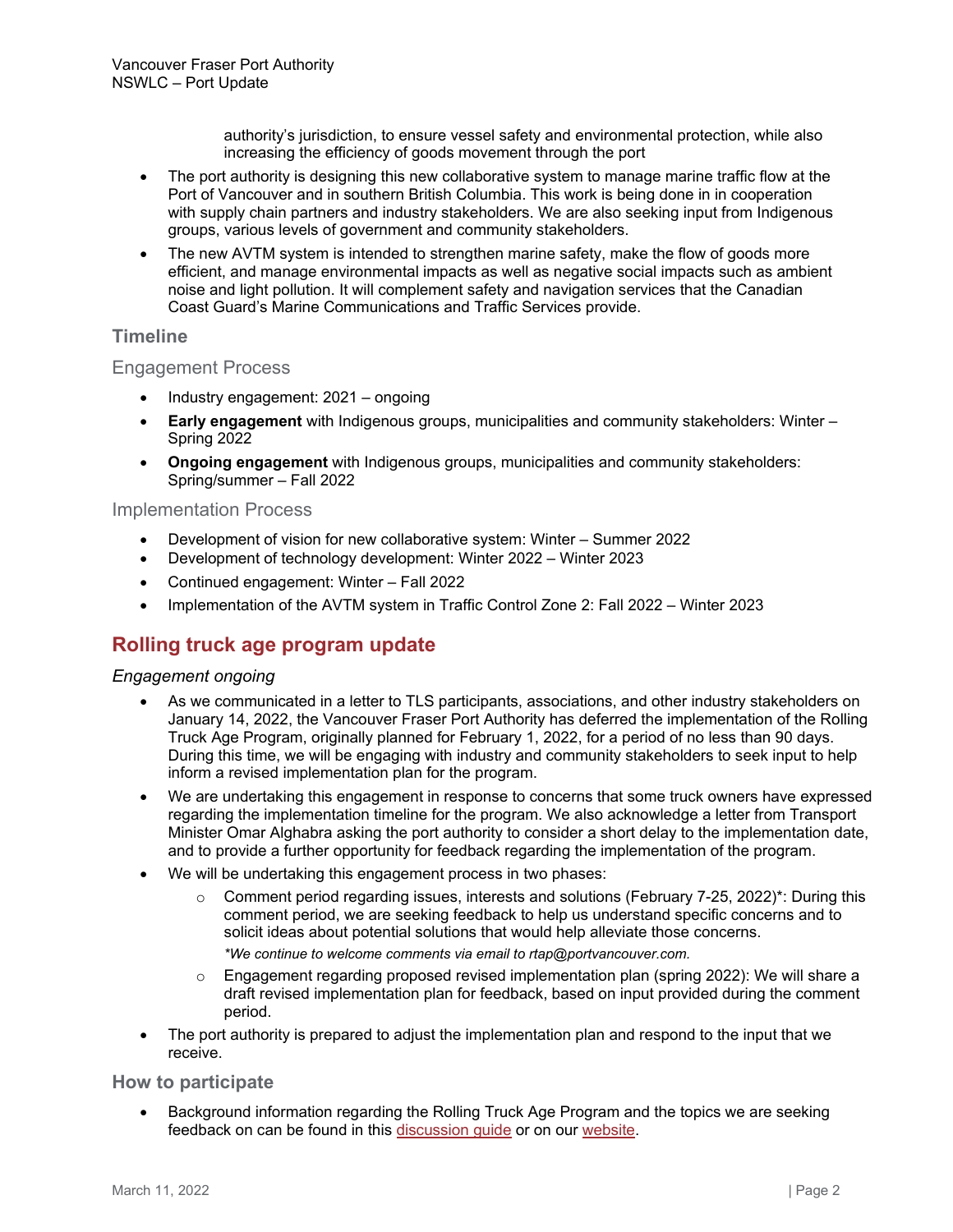- After reviewing the discussion guide, there are two ways to provide input:
	- Complete the online feedback form at <u>[portvancouver.com/rtapengagement](https://can01.safelinks.protection.outlook.com/?url=http%3A%2F%2Fwww.portvancouver.com%2Frtapengagement&data=04%7C01%7CNaomi.Horsford%40portvancouver.com%7C2b9a30729e8e4310072108d9f631c108%7C1297c82c23524c6cb0d09add5a067668%7C0%7C0%7C637811517204701595%7CUnknown%7CTWFpbGZsb3d8eyJWIjoiMC4wLjAwMDAiLCJQIjoiV2luMzIiLCJBTiI6Ik1haWwiLCJXVCI6Mn0%3D%7C1000&sdata=waGEGltJkmce75mistJwkO%2B1Eh0conK%2BwbyuCIE%2BrkE%3D&reserved=0)</u><br>○ Send an email to rtap@portvancouver.com with comments in response to t
	- Send an email to [rtap@portvancouver.com](mailto:rtap@portvancouver.com) with comments in response to the engagement topics found on pages 4 and 5 in the discussion guide

#### **How input will be used**

- We will consider input received as we develop a revised implementation plan for the Rolling Truck Age Program. You will also have an opportunity to review and comment on a draft of the revised implementation plan during the second phase of engagement this spring. Notification of the second phase of engagement will be provided to Truck Licensing System participants, associations, industry stakeholders, First Nations, local governments, and community organizations, and those who participate in this comment period.
- Following the engagement process, we will provide a consideration report, outlining how input received was considered in the development of the revised implementation plan. This document will be shared with Transport Canada, TLS participants, and industry and community stakeholders, along with the final implementation plan.

# **Port authority-led / funded projects**

# **Speed buoy installation - lower Indian Arm**

- The port authority has installed five new speed buoys in lower Indian Arm.
- Three buoys were installed just south of Boulder Island and two buoys were installed to the east of Jug Island. The locations were selected to increase safety of paddlers crossing between Deep Cove and Bedwell Bay/Belcarra.
- The speed buoys are self-weighted and will not require anchoring to the seafloor.
- For more information, visit our [website.](https://www.portvancouver.com/permitting-and-reviews/per/project-and-environment-review-applicant/status-of-permit-applications/46146-2/)

# **Tenant-led/other projects**

# **Seaspan Vancouver Drydock Waterlot Expansion**

#### *Permit under review - Category C. Additional engagement period to take place (date TBC)*

- Seaspan proposes an expansion of the Vancouver Drydock location, including the installation of a work pontoon and two additional drydocks on the west side of the existing deep-water outfitting pier. Details can be found on the [Seaspan engagement site](https://drydockprojects.com/hearing-from-you/) and also the port authority [website.](https://www.portvancouver.com/permitting-and-reviews/per/project-and-environment-review-applicant/status-of-permit-applications/seaspan-vancouver-drydock-water-lot-expansion/)
- A presentation was provided to the NSWLC on June 17, 2021.
- The proposed project was posted to the [Canadian Impact Assessment Registry,](https://iaac-aeic.gc.ca/050/evaluations/proj/81743) with the original public comment period aligned with the Applicant-led public engagement process (June 25 to July 24, 2021). On July 14, Transport Canada was added to the CIAR posting requiring a restart to the 30-day comment period, which ran from July 14 to August 12, 2021.
- A public engagement process was undertaken, which included two digital real-time engagement sessions, outreach to nearby strata corporations, a mail drop to 7,000 residents/businesses, digital promotional campaign, an online feedback form and website. The information session recordings are available to view on the [Applicant's website.](https://drydockprojects.com/community-meetings/)
- Public engagement was originally undertaken by the Applicant between June 25 July 30, 2021 (25 business days), and was extended to August 12 (a 32% increase in the public engagement period). The Applicant's engagement summary is available on our [website.](https://www.portvancouver.com/permitting-and-reviews/per/project-and-environment-review-applicant/status-of-permit-applications/seaspan-vancouver-drydock-water-lot-expansion/)
- The Applicant will be undertaking an additional round of public engagement. No date has been set for this engagement period yet.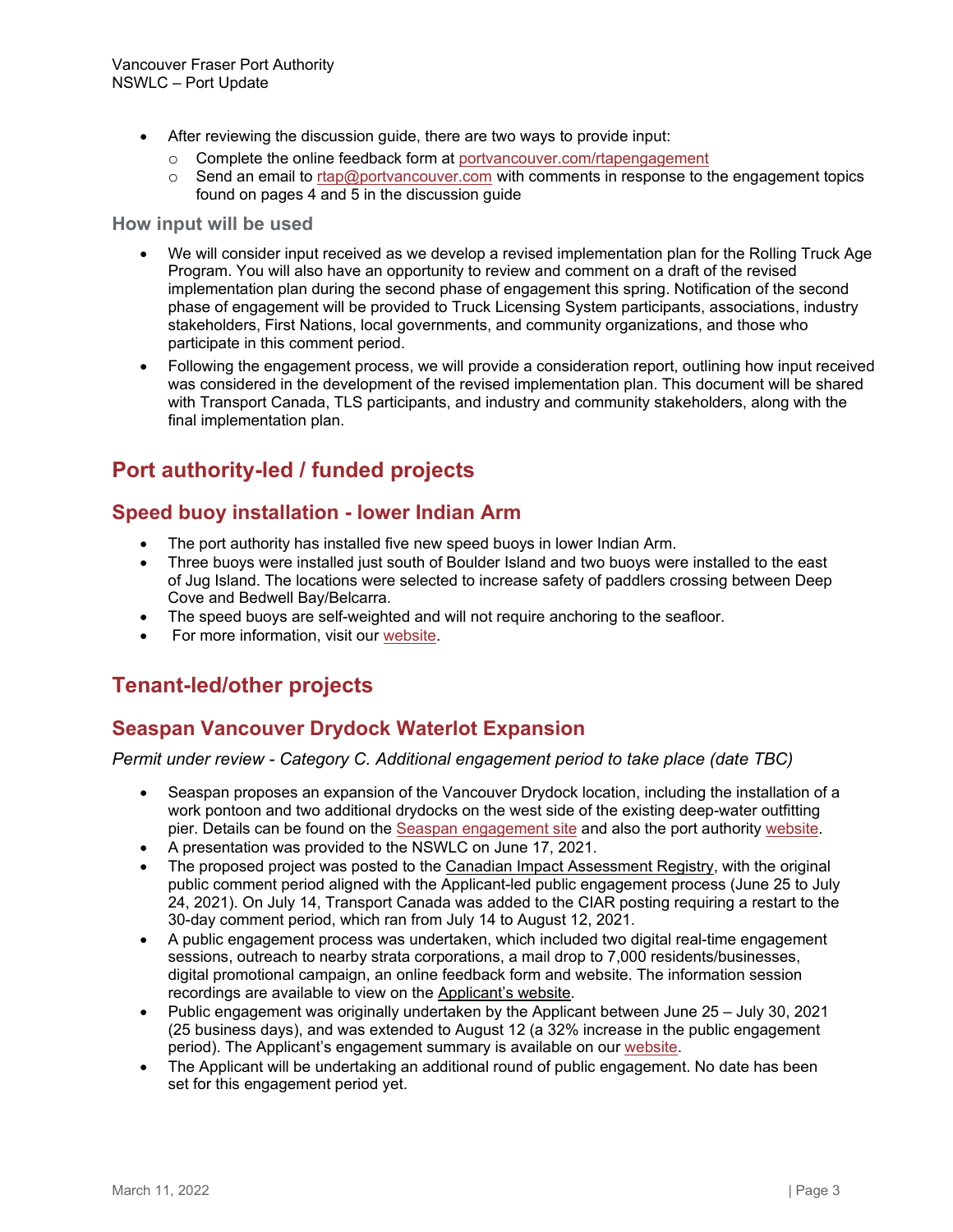# **Richardson**

### **Richardson Railyard Expansion**

#### *Permit under review - Category C*

- In October 2021, Richardson submitted a project permit application for a railyard expansion of their North Vancouver terminal located at 300 and 375 Low Level Road, on federal lands managed by the Vancouver Fraser Port Authority.
- The proposed expansion focuses on 14 additional storage tracks; realignment of tracks within the existing yard; and addition of crossovers and turnouts within the existing yard. The expansion would enable Richardson to store an additional loaded train on-site instead of on the CN rail network, reduce delays, and increase terminal capacity.
- As part of the [Project and Environmental Review process,](https://www.portvancouver.com/permitting-and-reviews/per/) Richardson was required to solicit public feedback on the proposed project, results of technical studies and proposed mitigation measures.
- The public engagement period for the proposed project has now closed. Between November 15 and January 7, 2022, the Applicant invited public comment on their proposed rail expansion. The Applicant also hosted an online information session on December 1, 2021 from 6:00 to 7:00 p.m. The public engagement summary and consideration report is available [online.](https://www.portvancouver.com/permitting-and-reviews/per/project-and-environment-review-applicant/status-of-permit-applications/richardson-railyard-expansion/)
- The port authority will consider all feedback received from the public, stakeholders and Indigenous groups as part of the Project and Environmental Review of the proposed project.

### **Richardson Leg 5**

### *Permit under review – Category B. Public comment opportunity until March 16, 2022*

- In January 2022, Richardson submitted a project permit application to install two new spouting runs into the existing workhouse at 375 Low Level Road, North Vancouver, on federal lands managed by the Vancouver Fraser Port Authority.
- As part of the [Project and Environmental Review](https://www.portvancouver.com/permitting-and-reviews/per/) for the proposed project under the *Impact Assessment Act*, the proposed project was posted on the [Canadian Impact Assessment](https://iaac-aeic.gc.ca/050/evaluations/proj/83371)  [Registry](https://iaac-aeic.gc.ca/050/evaluations/proj/83371) with an opportunity for public comment between **February 15 and March 16, 2022**.
- Richardson is proposing to install two new spouting runs, which transport grain between the workhouse and the top of the shipping bins. The new spouting runs will be supported by a new structural frame, which will also be used for maintenance access to the slip joint union on the two new spout runs. The majority of this work is internal to the building.

# **Neptune Bulk Terminals**

### **Neptune Berth 3 Phos-Rock Asset Decommissioning**

### *Permit issued January 2022 – Category B*

- On January 26, 2022, a [project permit](https://www.portvancouver.com/wp-content/uploads/2021/11/2022-01-26-WEB-COPY_PER-No.-21-108-Neptune-Terminals-Neptune-Berth-3-Phos-Rock-Asset-Decommissioning.pdf) was issued to Neptune Bulk Terminals Canada Limited to decommission their existing phosphate rock (phos-rock) assets located at Berth 3 of their terminal*.* The terminal is located at 1001 Low Level Road in North Vancouver, on federal lands managed by the Vancouver Fraser Port Authority.
- The project was approved subject to 31 permit conditions applicant must meet to ensure the project does not result in significant adverse environmental effects.
- Project works are anticipated to require 3 to 6 weeks to complete and will be conducted within 2 years of permit issuance.
- Assets planned to be decommission include the phos-rock storage building, three rail mounted travelling hoppers and chutes, conveyors R2, R3, R5 and R6, north and south dust collection system and tower, all conveyors and chutes within the rock load out building and four clamshell buckets.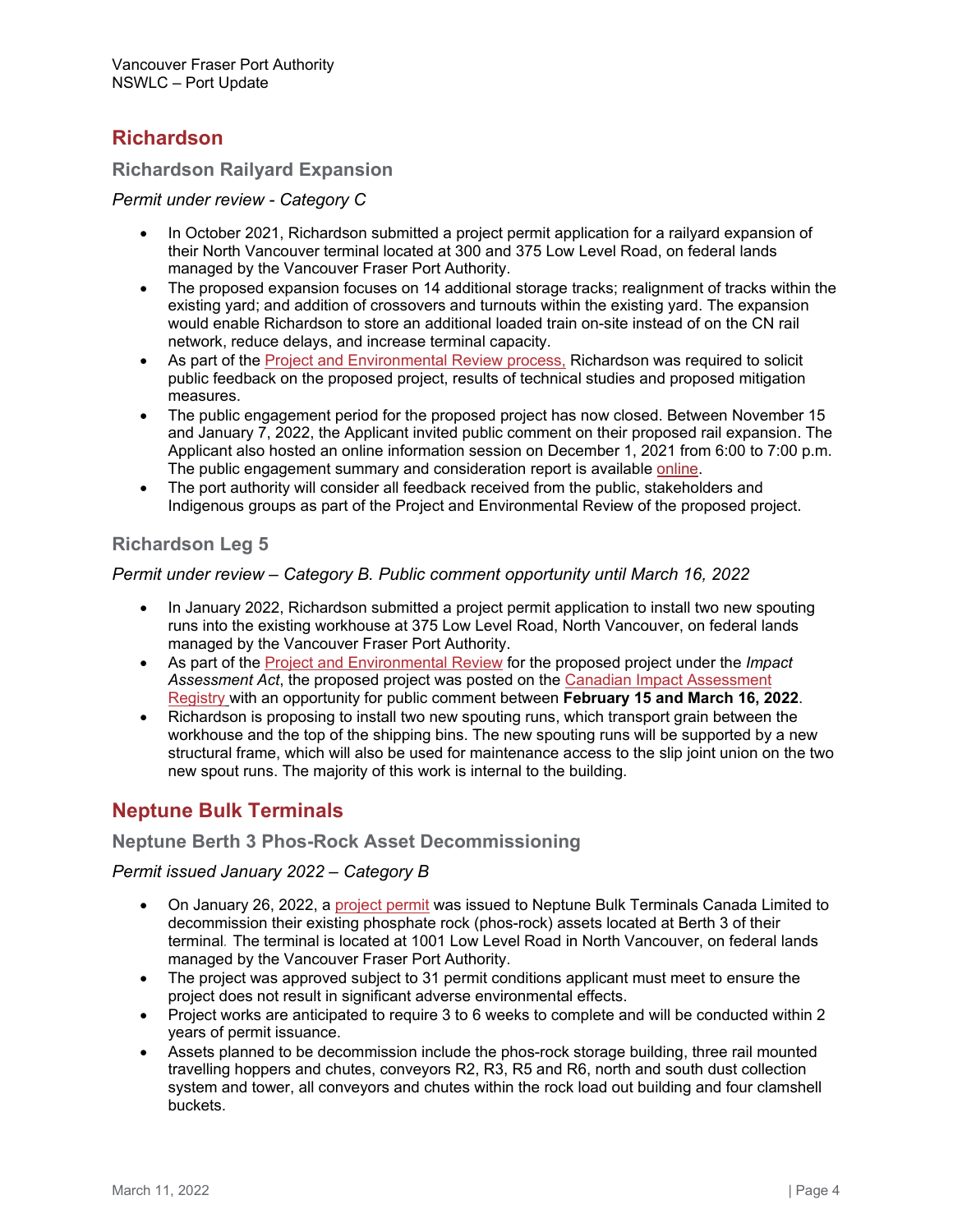• Neptune anticipates that most of this work can be completed within standard working hours, however there may be a need to undertake some activities outside of these hours to minimize disruption to terminal operations.

### **Transfer Ponds Upgrades – Neptune**

#### *Permit under review – Category B. Public comment opportunity until March 31, 2022*

- In February 2022, Neptune Bulk Terminals Canada Limited submitted a project permit application to install a 500 metre long coalwater forcemain from transfer pond 2 to transfer pond 5 (along the centre of their coal operations). The terminal is located at 1001 Low Level Road in North Vancouver, on federal lands managed by the Vancouver Fraser Port Authority.
- As part of the [Project and Environmental Review](https://www.portvancouver.com/permitting-and-reviews/per/) for the proposed project under the *Impact Assessment Act*, the proposed project has been posted on the [Canadian Impact Assessment](https://iaac-aeic.gc.ca/050/evaluations/proj/83443)  [Registry](https://iaac-aeic.gc.ca/050/evaluations/proj/83443) with an opportunity for public comment from March 2 to March 31, 2022.
- Neptune is also proposing to upgrade the pump stations by adding 5 new pumps with new piping systems, supporting structures and electrical connections – the existing structures are to remain in place. Should the permit be approved, the project is expected take approximately 1 month to complete and will be undertaken during standard port authority construction hours.

# **Cargill Filter and Dust System Modifications**

#### *Permit issued December 17, 2021 – Category B*

- In December 2021, a permit was issued to Cargill Limited (Cargill) to upgrade the facility's dust collection system at their facility located at 801 Low Level Road, North Vancouver, on federal lands and waters managed by the Vancouver Fraser Port Authority.
- The project was approved subject to [27 permit conditions](https://www.portvancouver.com/wp-content/uploads/2021/10/2021-12-16-WEB-COPY-Approved-PER-Permit-No.-21-129.pdf) Cargill must meet to ensure the project does not result in significant adverse environmental effects.
- Construction is expected to take approximately three months to complete.Cargill is proposing to upgrade the facility's dust collection system. There are four dust collectors to be removed and four new dust collectors, one new cyclone and three new dust transfer blowers to be installed. The works will take place on the rooftop of the terminal's annex buildings, the rooftop of the transfer house and tower one. Silencers will be installed on all new dust collectors, anticipated noise from the new equipment is expected to be quieter than the existing equipment.

# **Vancouver Pile Driving Graving Dock Rehabilitation**

#### *Permit issued January 20, 2022 – Category B*

- On January 20, 2022, a [project permit](https://www.portvancouver.com/wp-content/uploads/2021/11/2022-01-20-WEB-COPY-Permit-20-084-Van-Pile-Graving-Dock-Rehabilitation.pdf) was issued to Vancouver Pile Driving Ltd. to replace the walls and expand their graving dock facility located on the north side of Burrard Inlet adjacent to 20 Brooksbank Avenue, North Vancouver, on federal lands and water managed by the port authority.
- The project was approved subject to 41 permit conditions that the permit holder must meet to ensure the project does not result in significant adverse environmental effects.
- Construction is anticipated to take approximately three months to complete.
- The Project will be undertaken primarily from the land, with marine works limited to the southern boundary of the graving dock. Marine works will be completed in isolation from the marine environment by use of a temporary cofferdam.

# **Western Stevedoring – Lynnterm Shed 6 Expansion**

#### *Permit under review – Category B*

• On January 2022, Hatch on behalf of Western Stevedoring submitted project permit application to construct two new fabric covered shelters that will store primarily steel and project cargo at the